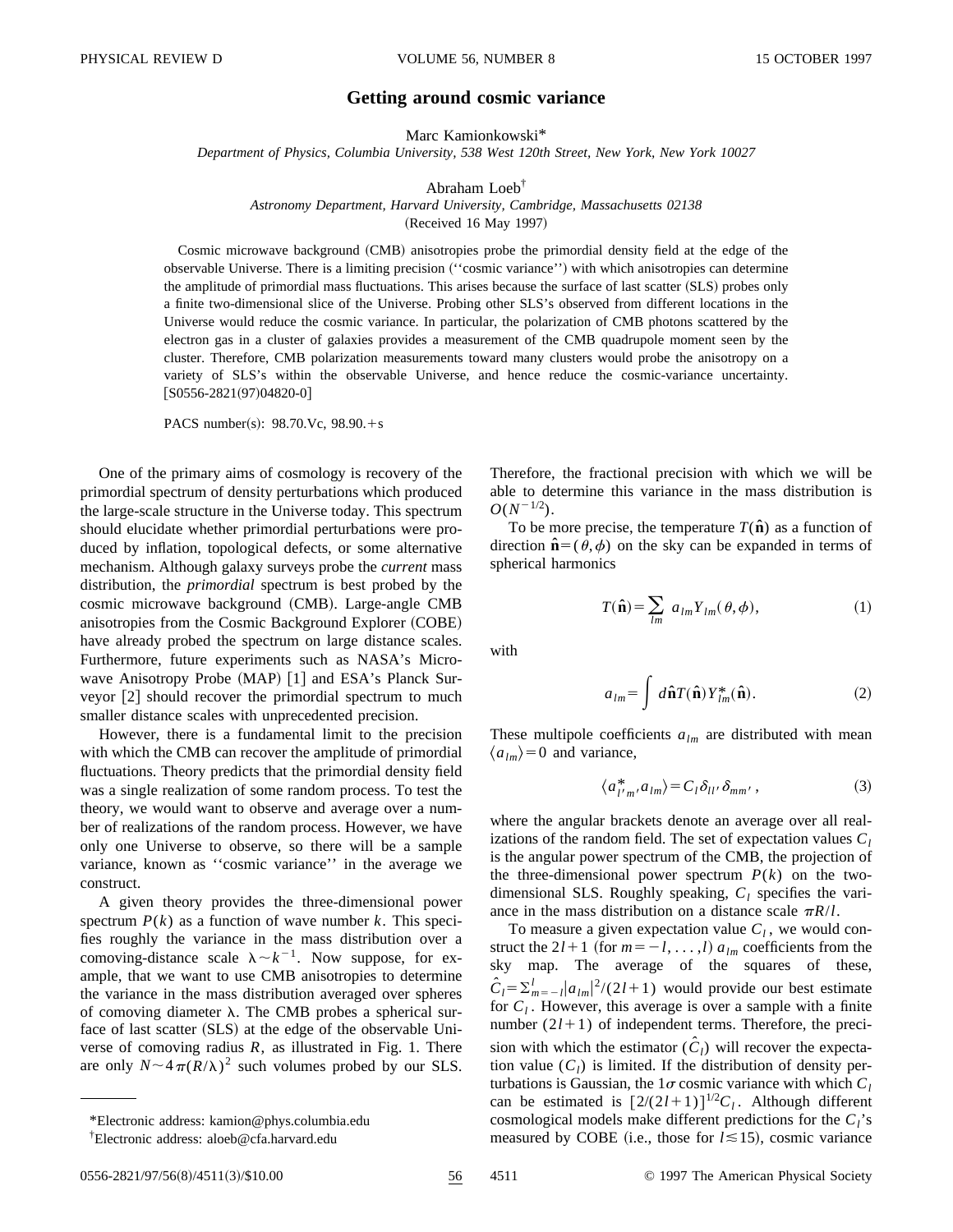

FIG. 1. The  $x_3=0$  slice of the observable Universe in comoving coordinates. We are at the origin and the  $\hat{\mathbf{x}}_3$  direction is out of the page. The heavy circle is our surface of last scatter (SLS) located a comoving distance *R* from our position at the origin. Clusters at redshifts  $z=0.5$ , 3, 10, and 45 are located at the comoving positions indicated by the heavy dots along the  $+\hat{x}_2$  line of sight (assuming a critical-density universe). The circle centered on each cluster is the SLS seen by it. The filled squares show the primary plane of the quadrupole moment which polarizes the radiation scattered to us.

restricts our ability to discriminate between these different models with COBE measurements.

If we could send observers to numerous distant locations in the Universe and have them report back to us on the CMB anisotropies measured at each of these locations, then we would have additional independent multipole coefficients and therefore be able to overcome the cosmic-variance limit. Although this is not practical, we *can* probe the anisotropy seen by distant observers.

If one looks at the CMB through a cluster of galaxies, a fraction of the photons have been scattered by the electron gas in the cluster [giving rise to the Sunyaev-Zel'dovich  $(SZ)$ effect  $[3]$ . If the radiation incident on the cluster has a quadrupole anisotropy in the plane normal to the line of sight to the cluster, the scattered radiation will be linearly polarized [4,5]. Moreover, the polarization vector will be determined by the amplitude and orientation of the quadrupole anisotropy of the incident radiation. By determining the linear polarization of the CMB through a distant cluster, we are measuring two components of the quadrupole moment of the cluster's SLS.

The quadrupole moments we probe in this way are those measured at earlier times when the Hubble radius is smaller than the current Hubble radius. Depending on the cosmology, the expectation value of the quadrupole moment may evolve with time, and it depends on the size of the Hubble radius. Therefore, these quadrupole moments cannot be compared directly with our quadrupole moment, and the cosmicvariance limit to our quadrupole moment cannot be reduced. However, as we discuss below, measurement of many of these quadrupole moments would allow us to map the primordial three-dimensional density field and thereby reduce the cosmic-variance limit to the amplitude of primordial mass fluctuations when smoothed over a given distance scale.

Consider clusters located at the points along the  $+\hat{x}_2$  line of sight indicated by the heavy dots in Fig. 1. The sphere centered on each cluster is the SLS observed by it. Clearly, the SLS's of many clusters spread throughout the observable Universe (through many different lines of sight) would span the entire volume of the observable Universe. The lines perpendicular to the line of sight to each cluster indicate the plane of the quadrupole anisotropy probed by the polarization of the scattered radiation we observe. The filled squares show the points on each SLS where those quadrupole moments receive their greatest contribution. Although none of these squares lies closer than  $R/\sqrt{2}$  from us (and the closest is for a cluster at  $z=3$ ), the volume accessible to the squares is still  $(1-2^{-3/2}) \approx 65\%$  of the observable volume. Although Fig. 1 shows hypothetical clusters with  $z > 3$ , the location of the squares indicates that the accessible volume is equally well probed by a sample of clusters with  $z \leq 3$ . In principle, our approach could be applied to other objects, such as galactic halos which exist at higher redshifts.

Crudely speaking, each polarization signal measures differences in the primordial density at points indicated by the squares in Fig. 1. Therefore, by mapping the polarization of clusters throughout the Universe, we can reconstruct the primordial three-dimensional density field through most of the volume of the observable Universe in much the same way as COBE maps the temperature on the sky from measured temperature differences. Therefore, polarization measurements of the CMB through a number of distant clusters would allow us to probe a larger volume of the observable Universe than that accessible just from our SLS.

The variance in the mass distribution on a comovinglength scale  $\lambda$  can be measured with only  $N \sim 4 \pi (R/\lambda)^2$ independent regions of size  $\lambda$  on our SLS. However, the volume of the Universe contains roughly  $(R/\lambda)^3$  independent regions of size  $\lambda$ . Therefore, if we can map the primordial density field from cluster polarizations, then the cosmic variance in the determination of the primordial amplitude of density fluctuations could be reduced by up to  $O(\sqrt{\lambda/R})$ .

In addition to reducing the cosmic variance to the amplitude of primordial inhomogeneities, the measured signals could provide information complementary to that obtained from CMB anisotropy experiments. First, the SLS's for clusters at high redshift will be smaller than ours, so their quadrupole moments probe smaller scales, comparable to those probed by our higher-*l* moments. Therefore, by observing the redshift dependence of the mean cluster polarization, we obtain an independent measure of the shape of the power spectrum. Furthermore, if the Universe does not have a critical density, additional anisotropies will be produced along the line of sight  $[6]$ . Therefore, by comparing the redshift dependence of the cluster polarization signal with the CMB anisotropy measurements, one could separate the line-ofsight contribution from the anisotropy produced at the SLS.

The signal imprinted by reionization on the CMB anisotropies could also probe the density distribution over an extended volume in the Universe. However, the reionization